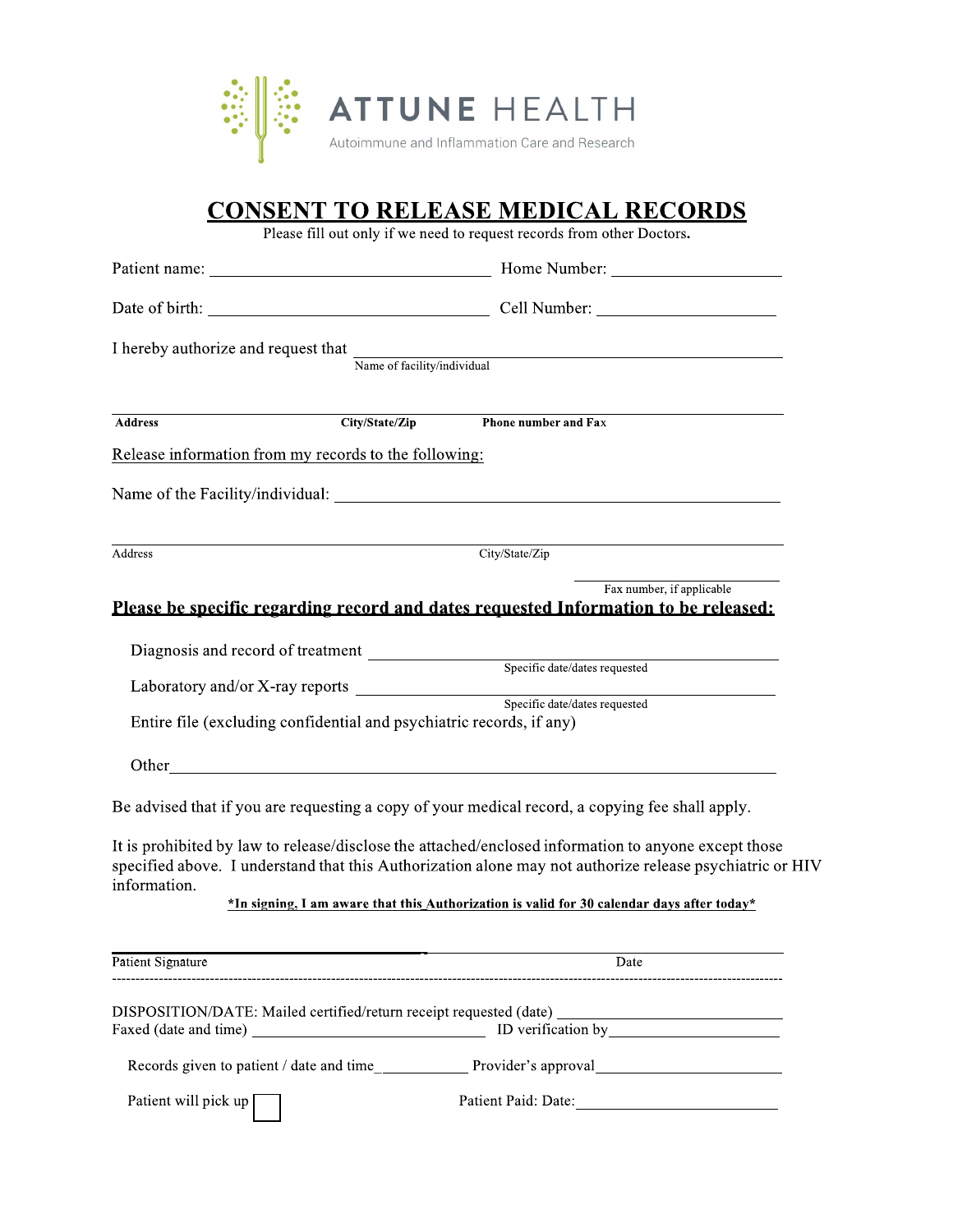

Dr. Myers

## **PATIENT REGISTRATION FORM**

| PATIENT INFORMATION                                                                                                         |                                                                                                                  |                                                                                                              |
|-----------------------------------------------------------------------------------------------------------------------------|------------------------------------------------------------------------------------------------------------------|--------------------------------------------------------------------------------------------------------------|
|                                                                                                                             |                                                                                                                  |                                                                                                              |
|                                                                                                                             |                                                                                                                  |                                                                                                              |
| Date of Birth: Sex: Sex: Social Security#: Marital Status: Marital Status:                                                  |                                                                                                                  |                                                                                                              |
| Address: <u>Address and the contract of the contract of the contract of the contract of the contract of the contract of</u> |                                                                                                                  |                                                                                                              |
|                                                                                                                             |                                                                                                                  |                                                                                                              |
|                                                                                                                             |                                                                                                                  |                                                                                                              |
|                                                                                                                             |                                                                                                                  | Work Phone: $\qquad \qquad$ No $\Box$ Email: $\Box$ Email: $\Box$ Authorized to email?: Yes $\Box$ No $\Box$ |
|                                                                                                                             |                                                                                                                  |                                                                                                              |
|                                                                                                                             |                                                                                                                  |                                                                                                              |
|                                                                                                                             |                                                                                                                  |                                                                                                              |
|                                                                                                                             |                                                                                                                  |                                                                                                              |
|                                                                                                                             |                                                                                                                  |                                                                                                              |
|                                                                                                                             |                                                                                                                  |                                                                                                              |
|                                                                                                                             | and the control of the control of the control of the control of the control of the control of the control of the |                                                                                                              |
| <b>INSURANCE INFORMATION</b>                                                                                                |                                                                                                                  |                                                                                                              |
| PRIMARY INSURANCE:                                                                                                          |                                                                                                                  |                                                                                                              |
|                                                                                                                             |                                                                                                                  |                                                                                                              |
|                                                                                                                             |                                                                                                                  |                                                                                                              |
|                                                                                                                             |                                                                                                                  |                                                                                                              |
|                                                                                                                             |                                                                                                                  |                                                                                                              |
|                                                                                                                             |                                                                                                                  |                                                                                                              |
| SECONDARY INSURANCE:                                                                                                        |                                                                                                                  |                                                                                                              |
|                                                                                                                             |                                                                                                                  |                                                                                                              |
|                                                                                                                             |                                                                                                                  |                                                                                                              |
|                                                                                                                             |                                                                                                                  |                                                                                                              |
|                                                                                                                             |                                                                                                                  |                                                                                                              |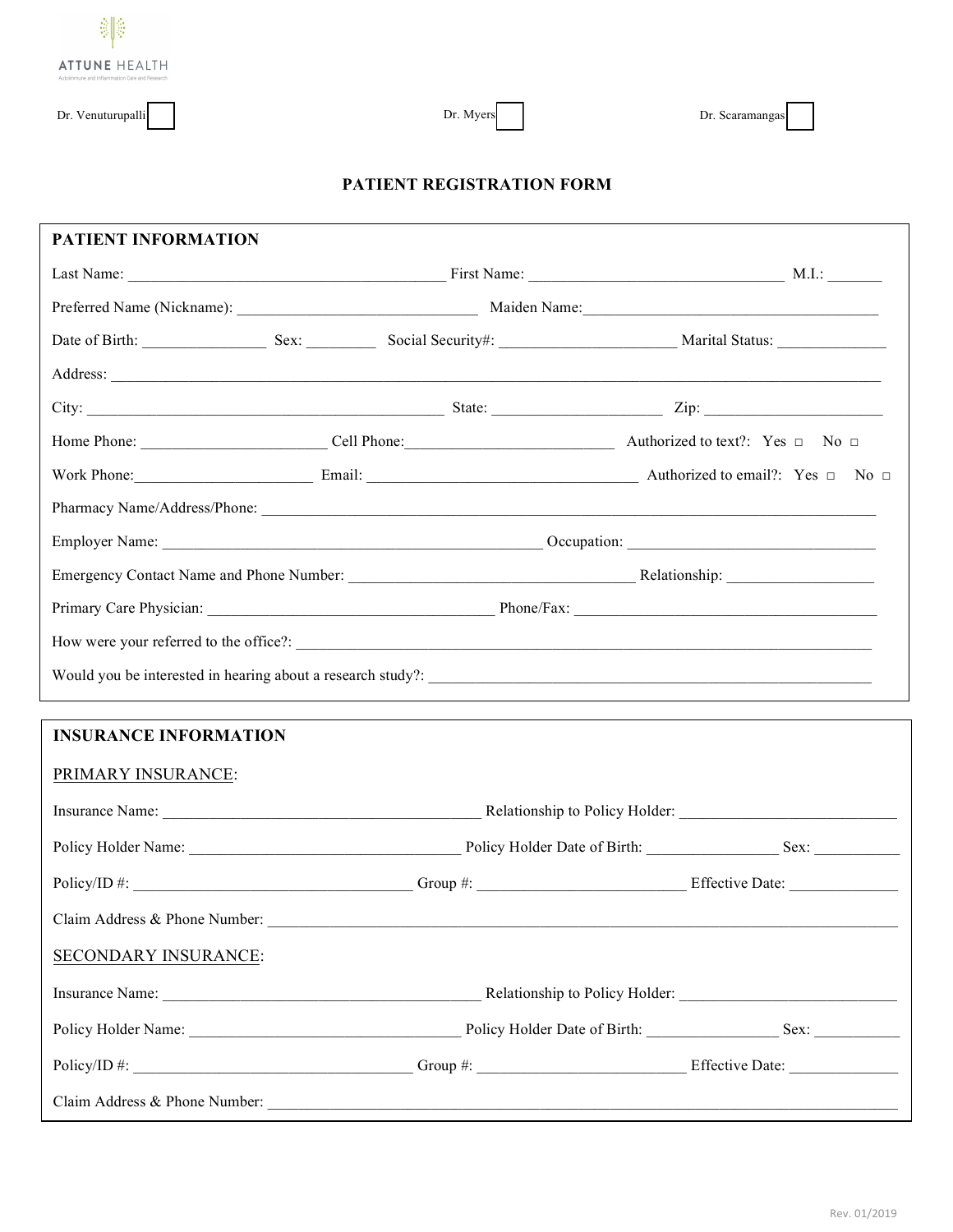

## **AUTHORIZATION, ASSIGNMENT, AND RELEASE**

| By signing below. I certify all information provided is true and correct to the best of my knowledge. I authorize payment directly to this physician practice for all     |
|---------------------------------------------------------------------------------------------------------------------------------------------------------------------------|
| medical services otherwise payable to me under terms of my insurance (if applicable). I understand that I am financially responsible for all co-payments, co-insurance,   |
| deductibles, and non-covered services. I hereby authorize the release of medical information including complete medical records, test results, and billing information to |
| my insurance company, and to other medical professionals and medical care institutions that I may be referred from or to for treatment. A photocopy of this               |
| authorization shall be considered as effective and as valid as the original.                                                                                              |

|                                                          | PATIENT MEDICAL PROFILE QUESTIONNAIRE                                                 |  |
|----------------------------------------------------------|---------------------------------------------------------------------------------------|--|
| Date: $\frac{1}{\sqrt{1-\frac{1}{2}} \cdot \frac{1}{2}}$ | Active MyCSLink User: Yes□ No                                                         |  |
|                                                          |                                                                                       |  |
|                                                          | What is the special problem(s) or symptom(s) that brings you here for an appointment? |  |
|                                                          |                                                                                       |  |
|                                                          | ,我们也不能在这里的时候,我们也不能在这里的时候,我们也不能会在这里的时候,我们也不能会在这里的时候,我们也不能会在这里的时候,我们也不能会在这里的时候,我们也不     |  |
|                                                          |                                                                                       |  |
|                                                          |                                                                                       |  |
|                                                          |                                                                                       |  |
|                                                          | Occupation:                                                                           |  |
| Family History:                                          |                                                                                       |  |
| Mother: Living Deceased                                  | Father: Living $\Box$ Deceased $\Box$                                                 |  |
| Age of Death:                                            | Age of Death:                                                                         |  |
| Medical History:                                         | Medical History:                                                                      |  |
|                                                          |                                                                                       |  |
|                                                          |                                                                                       |  |
|                                                          |                                                                                       |  |
|                                                          |                                                                                       |  |

Do you have any family members with autoimmune diseases? If yes, please list below:

Please list all medications that you take regularly (prescription and nonprescription) with dosages: (You may instead bring in a written medication list)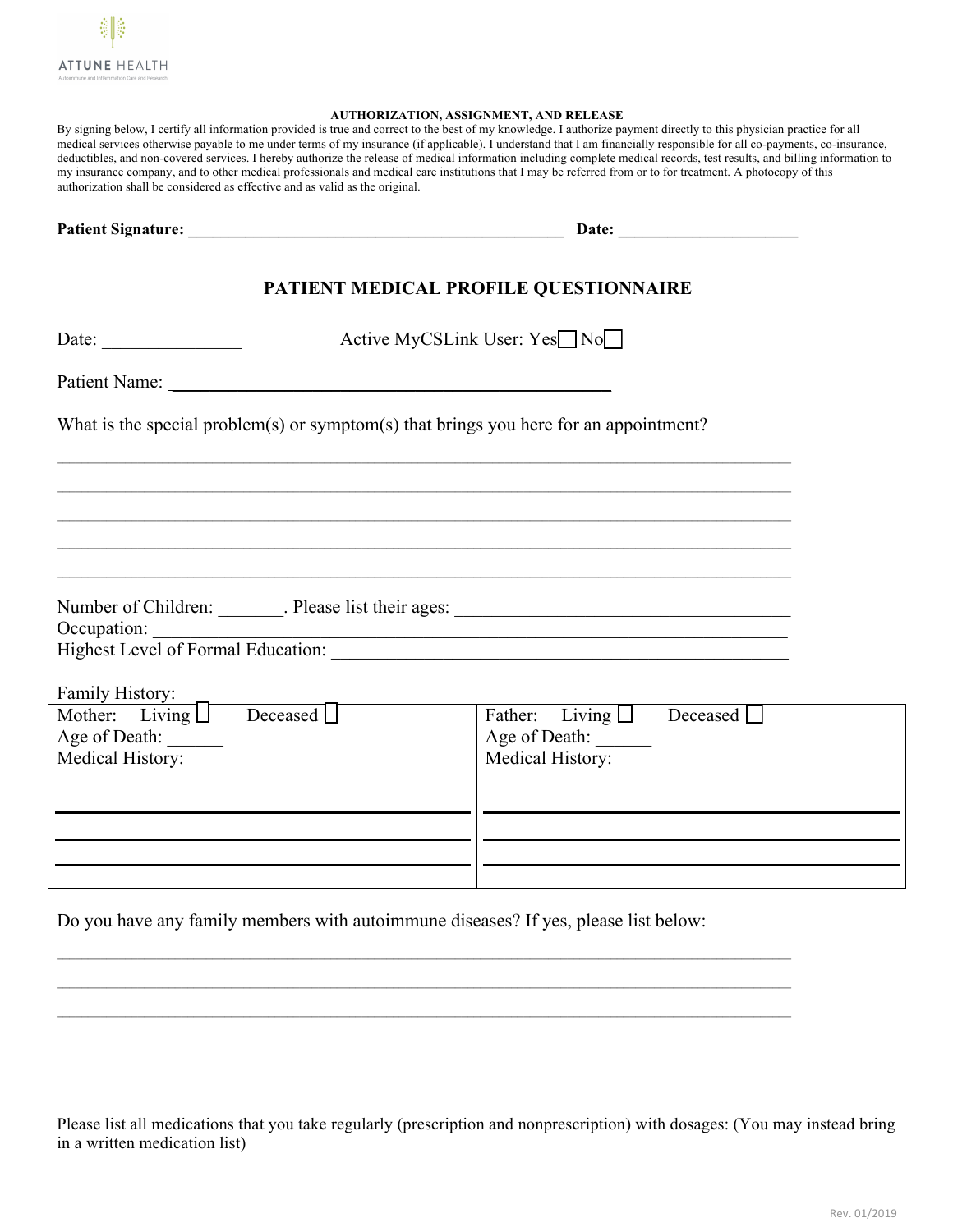| Medication | Dosage | Medication | Dosage |
|------------|--------|------------|--------|
|            |        | 9.         |        |
| 2.         |        | 10.        |        |
| 3.         |        | 11.        |        |
| 4.         |        | 12.        |        |
| 5.         |        | 13.        |        |
| 6.         |        | 14.        |        |
| 7.         |        | 15.        |        |
| 8.         |        | 16.        |        |

Please list any operations you have had:

| Type of operation | Year | Hospital |
|-------------------|------|----------|
|                   |      |          |
|                   |      |          |
|                   |      |          |
|                   |      |          |

Please list any non-surgical hospitalizations:

| Reason for hospitalization | Year | Hospital |
|----------------------------|------|----------|
|                            |      |          |
|                            |      |          |
|                            |      |          |

All information on this questionnaire will be kept confidential. It cannot be photocopied without your written consent.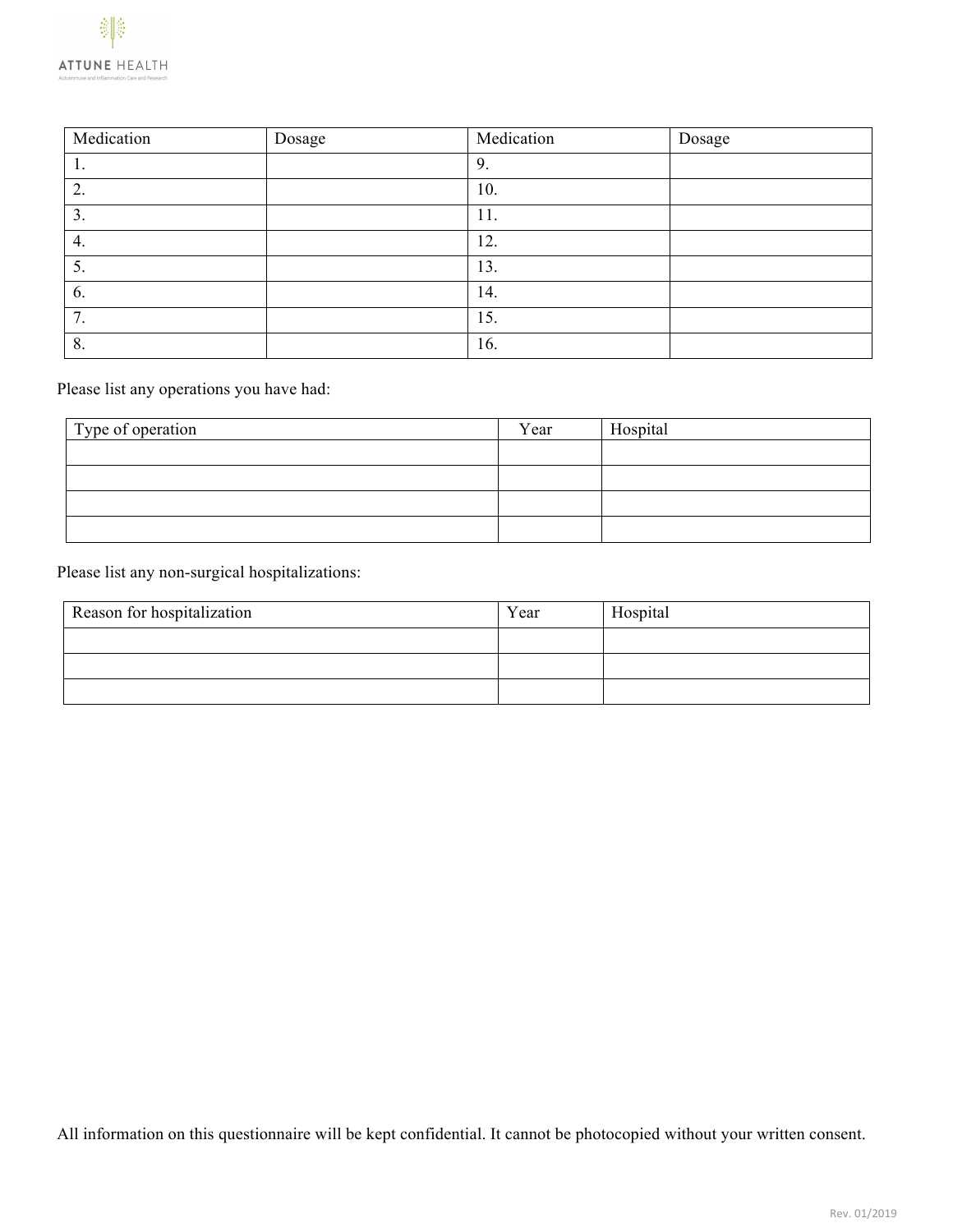

| Autoimmune                                                                                                                 | <b>YES</b> | NO              |
|----------------------------------------------------------------------------------------------------------------------------|------------|-----------------|
| 1. Have you experienced dry eyes for 3 months or longer?                                                                   |            |                 |
| 2. Have you experienced dry mouth for 3 months or longer?                                                                  |            |                 |
| 3. Have you had a lot of hair fall out recently?                                                                           |            |                 |
|                                                                                                                            |            |                 |
| 4. Do you get oral ulcers?                                                                                                 |            |                 |
| 5. Are you troubled by stiff or painful joints?                                                                            |            |                 |
| 6. Are your joints ever swollen?                                                                                           |            |                 |
| 7. Do you often get a rash on your cheeks?                                                                                 |            |                 |
| 8. Are you sensitive to sunlight?                                                                                          |            |                 |
| 9. Do your fingers turn different colors in cold weather? (Raynaud's)                                                      |            |                 |
| 10. Have you ever had pleurisy or pericarditis?                                                                            |            |                 |
| 11. Have you ever been told that you had protein in your urine?                                                            |            |                 |
| 12. Have you ever had a positive blood test for ANA (antinuclear antibody)?<br>Or any abnormal blood test? If so, specify. |            |                 |
| Constitutional                                                                                                             |            |                 |
| 13. Have you recently lost weight?                                                                                         |            |                 |
| 14. Do you often feel exhausted or fatigued?                                                                               |            |                 |
| 15. Do you frequently run low-grade fevers?                                                                                |            |                 |
| <b>ENT</b>                                                                                                                 |            |                 |
| 16. Have you had intermittent swelling of your salivary glands?                                                            |            |                 |
| 17. Is it difficult or painful for you to swallow?                                                                         |            |                 |
| <b>Skin</b>                                                                                                                | <b>YES</b> | NO <sub>1</sub> |
| 18. Do you have any skin conditions? If yes, please list below.                                                            |            |                 |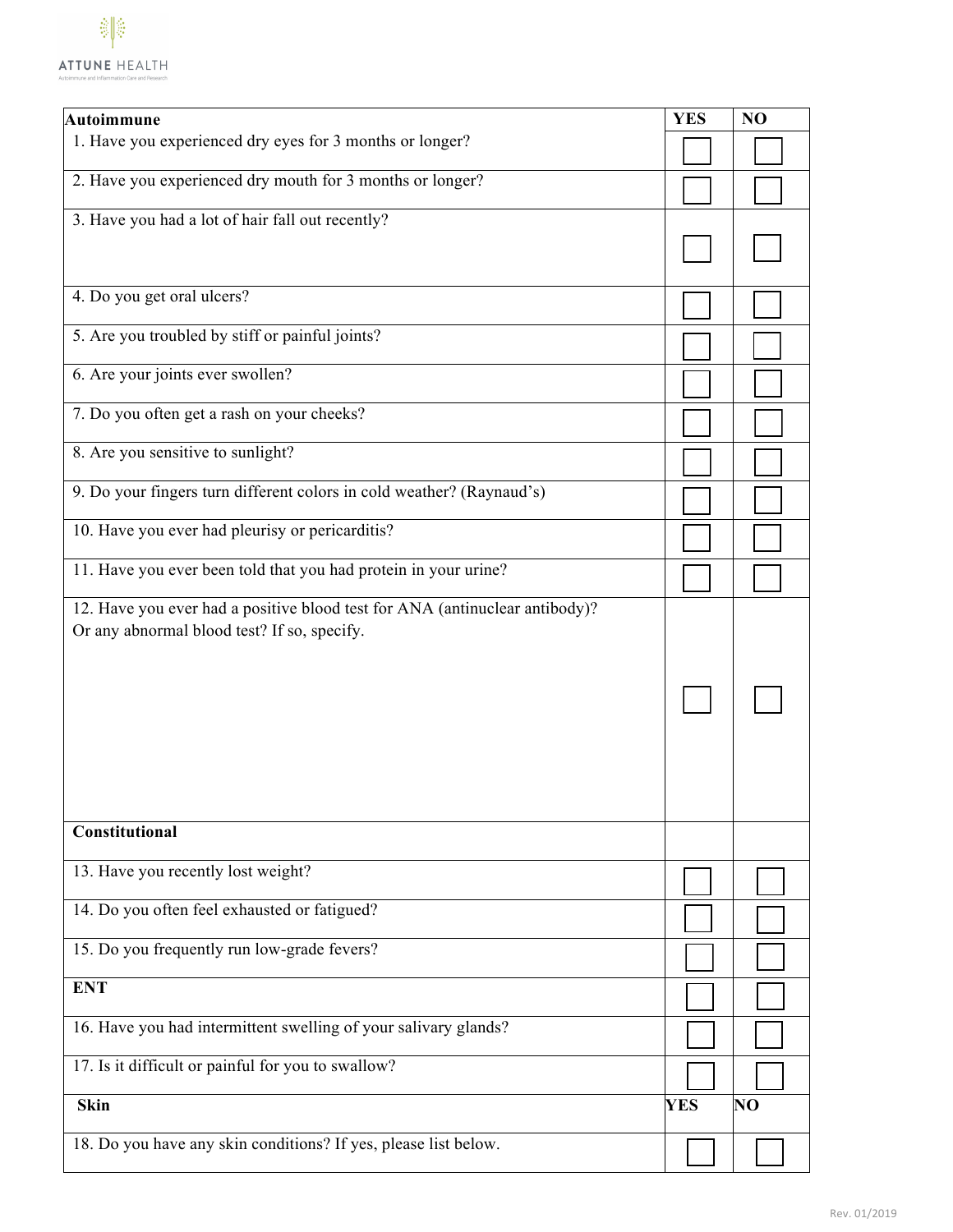

| 19. Have you ever been told you have psoriasis?<br><b>Respiratory</b><br>20. Do you wheeze or gasp to breathe?<br>21. Do you wheeze or feel short of breath?<br>22. Do you have sleep apnea?<br>Musculoskeletal<br>23. Do you have osteoporosis?<br>24. Have you been told by a doctor that you have Fibromyalgia?<br>Myofascial Pain Syndrome)?<br>25. Are you bothered by lower back pain?<br>26. Have you been diagnosed with gout or pseudogout?<br>Cardiovascular<br>27. Do you ever get pain or tightness in your chest?<br>28. Are you troubled by swollen feet or ankles?<br>29. Do you have high blood pressure (hypertension)?<br>Psychiatric<br>30. Have you ever desired or sought psychiatric help? If yes, for what?<br>31. Do you ever have difficulty falling or staying asleep?<br>32. Do you usually feel lonely or depressed?<br>33. Do you have bipolar disorder?<br>34. Do you have difficulty relaxing?<br>Neurological<br>35. Do you have frequent headaches?<br>36. Is any part of your body numb?<br>37. Are you troubled by dizzy spells or lightheadedness?<br><b>YES</b><br>NO |  |  |
|------------------------------------------------------------------------------------------------------------------------------------------------------------------------------------------------------------------------------------------------------------------------------------------------------------------------------------------------------------------------------------------------------------------------------------------------------------------------------------------------------------------------------------------------------------------------------------------------------------------------------------------------------------------------------------------------------------------------------------------------------------------------------------------------------------------------------------------------------------------------------------------------------------------------------------------------------------------------------------------------------------------------------------------------------------------------------------------------------------|--|--|
|                                                                                                                                                                                                                                                                                                                                                                                                                                                                                                                                                                                                                                                                                                                                                                                                                                                                                                                                                                                                                                                                                                            |  |  |
|                                                                                                                                                                                                                                                                                                                                                                                                                                                                                                                                                                                                                                                                                                                                                                                                                                                                                                                                                                                                                                                                                                            |  |  |
|                                                                                                                                                                                                                                                                                                                                                                                                                                                                                                                                                                                                                                                                                                                                                                                                                                                                                                                                                                                                                                                                                                            |  |  |
|                                                                                                                                                                                                                                                                                                                                                                                                                                                                                                                                                                                                                                                                                                                                                                                                                                                                                                                                                                                                                                                                                                            |  |  |
|                                                                                                                                                                                                                                                                                                                                                                                                                                                                                                                                                                                                                                                                                                                                                                                                                                                                                                                                                                                                                                                                                                            |  |  |
|                                                                                                                                                                                                                                                                                                                                                                                                                                                                                                                                                                                                                                                                                                                                                                                                                                                                                                                                                                                                                                                                                                            |  |  |
|                                                                                                                                                                                                                                                                                                                                                                                                                                                                                                                                                                                                                                                                                                                                                                                                                                                                                                                                                                                                                                                                                                            |  |  |
|                                                                                                                                                                                                                                                                                                                                                                                                                                                                                                                                                                                                                                                                                                                                                                                                                                                                                                                                                                                                                                                                                                            |  |  |
|                                                                                                                                                                                                                                                                                                                                                                                                                                                                                                                                                                                                                                                                                                                                                                                                                                                                                                                                                                                                                                                                                                            |  |  |
|                                                                                                                                                                                                                                                                                                                                                                                                                                                                                                                                                                                                                                                                                                                                                                                                                                                                                                                                                                                                                                                                                                            |  |  |
|                                                                                                                                                                                                                                                                                                                                                                                                                                                                                                                                                                                                                                                                                                                                                                                                                                                                                                                                                                                                                                                                                                            |  |  |
|                                                                                                                                                                                                                                                                                                                                                                                                                                                                                                                                                                                                                                                                                                                                                                                                                                                                                                                                                                                                                                                                                                            |  |  |
|                                                                                                                                                                                                                                                                                                                                                                                                                                                                                                                                                                                                                                                                                                                                                                                                                                                                                                                                                                                                                                                                                                            |  |  |
|                                                                                                                                                                                                                                                                                                                                                                                                                                                                                                                                                                                                                                                                                                                                                                                                                                                                                                                                                                                                                                                                                                            |  |  |
|                                                                                                                                                                                                                                                                                                                                                                                                                                                                                                                                                                                                                                                                                                                                                                                                                                                                                                                                                                                                                                                                                                            |  |  |
|                                                                                                                                                                                                                                                                                                                                                                                                                                                                                                                                                                                                                                                                                                                                                                                                                                                                                                                                                                                                                                                                                                            |  |  |
|                                                                                                                                                                                                                                                                                                                                                                                                                                                                                                                                                                                                                                                                                                                                                                                                                                                                                                                                                                                                                                                                                                            |  |  |
|                                                                                                                                                                                                                                                                                                                                                                                                                                                                                                                                                                                                                                                                                                                                                                                                                                                                                                                                                                                                                                                                                                            |  |  |
|                                                                                                                                                                                                                                                                                                                                                                                                                                                                                                                                                                                                                                                                                                                                                                                                                                                                                                                                                                                                                                                                                                            |  |  |
|                                                                                                                                                                                                                                                                                                                                                                                                                                                                                                                                                                                                                                                                                                                                                                                                                                                                                                                                                                                                                                                                                                            |  |  |
|                                                                                                                                                                                                                                                                                                                                                                                                                                                                                                                                                                                                                                                                                                                                                                                                                                                                                                                                                                                                                                                                                                            |  |  |
|                                                                                                                                                                                                                                                                                                                                                                                                                                                                                                                                                                                                                                                                                                                                                                                                                                                                                                                                                                                                                                                                                                            |  |  |
|                                                                                                                                                                                                                                                                                                                                                                                                                                                                                                                                                                                                                                                                                                                                                                                                                                                                                                                                                                                                                                                                                                            |  |  |
|                                                                                                                                                                                                                                                                                                                                                                                                                                                                                                                                                                                                                                                                                                                                                                                                                                                                                                                                                                                                                                                                                                            |  |  |
|                                                                                                                                                                                                                                                                                                                                                                                                                                                                                                                                                                                                                                                                                                                                                                                                                                                                                                                                                                                                                                                                                                            |  |  |
|                                                                                                                                                                                                                                                                                                                                                                                                                                                                                                                                                                                                                                                                                                                                                                                                                                                                                                                                                                                                                                                                                                            |  |  |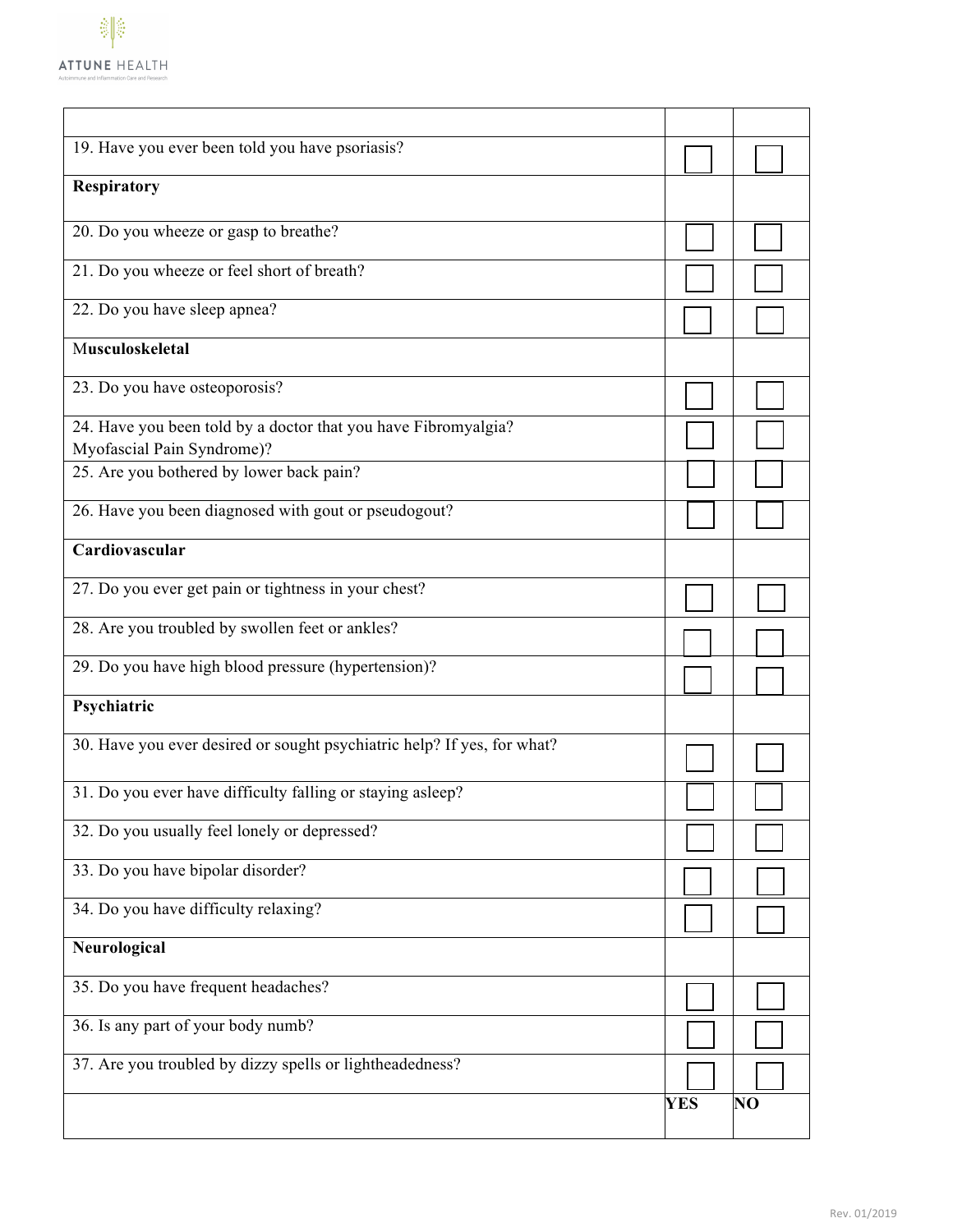

| 38. Have you ever had a seizure or a stroke?                                                               |            |          |
|------------------------------------------------------------------------------------------------------------|------------|----------|
| 39. Do you have any visual changes?                                                                        |            |          |
| Gastrointestinal                                                                                           |            |          |
| 40. Are you troubled by heartburn?                                                                         |            |          |
| 41. Do you easily become nauseated?                                                                        |            |          |
| 42. Do you have gas or bloating?                                                                           |            |          |
| 43. Have you been diagnosed with Crohn's or Ulcerative Colitis?                                            |            |          |
| 44. Are bowel movements often loose?                                                                       |            |          |
| 45. Are your bowel movements ever black or bloody?                                                         |            |          |
| 46. Are you often constipated?                                                                             |            |          |
| Hematologic                                                                                                |            |          |
| 47. Have you ever had low Vitamin $B_{12}$ , low iron, or bone marrow disorder? If yes,<br>please specify: |            |          |
|                                                                                                            |            |          |
|                                                                                                            |            |          |
| 48. Have you ever been treated for a blood clot with blood thinners?                                       |            |          |
| 49 Have you ever had cancer of any kind? If yes, what kind? When and where were<br>you diagnosed?          |            |          |
|                                                                                                            |            |          |
| 50. Have you ever been told that you were anemic?                                                          |            |          |
| 51. Have you ever had low white blood cell count?<br>If yes, do you have(check all that apply):            |            |          |
| a) Low iron, b)low B12, c)heavy periods, d)anemia of chronic disease                                       |            |          |
| e)bleeding ulcers, f)anemia due to medication g)hemolytic anemia, h)other, (specify)                       |            |          |
|                                                                                                            |            |          |
| 52. Have you ever had low platelets counts?                                                                |            |          |
| 53. Have you ever had idiopathic thrombocytopenia purpura (ITP)?                                           |            |          |
| 54. Have you been told by a doctor that you have antiphospholipid syndrome?                                |            |          |
| <b>Allergy/Infection</b>                                                                                   | <b>YES</b> | $\bf NO$ |